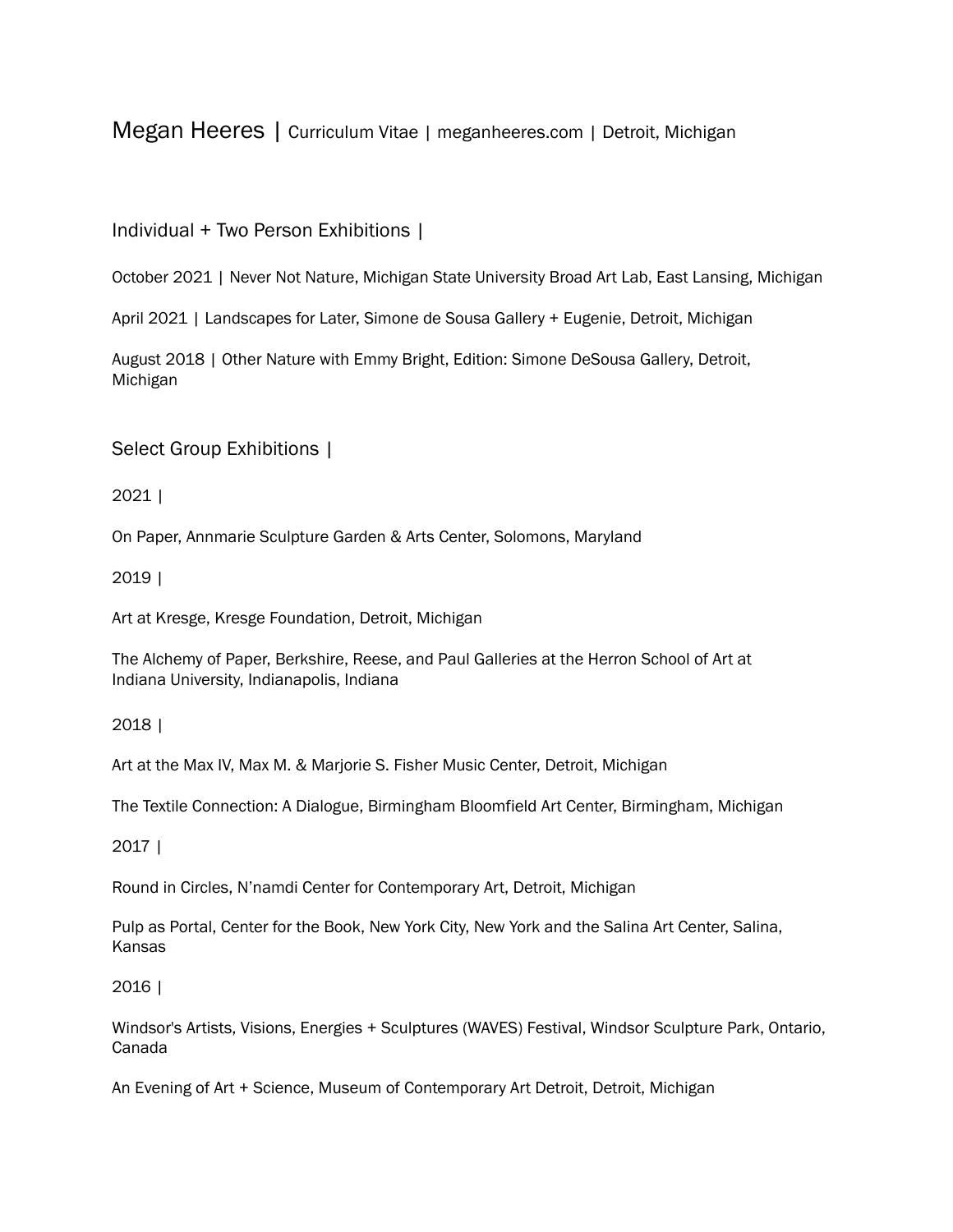Awards + Distinctions |

June 2022 | Visual Arts Resident, Great Lakes Chamber Music Festival, Southfield, Michigan

February 2022 | Selected Resident, Xenoform Labs, San Francisco, California

October 2021 | Selected Artist, Spartan Upcycle X Art Lab Residency, Michigan State University, East Lansing, Michigan

October 2020 | Grant Recipient, Creators of Culture, CultureSource, Detroit, Michigan

October 2018 | Selected Resident, Women International Study Center, Santa Fe, New Mexico

March 2018 | Keyholder Fellowship, Pyramid Atlantic Center for the Arts, Hyattsville, Maryland

March 2017 | Selected Artist, Santa Fe Art Institute Water Rights Artist Residency, Santa Fe, New Mexico

October 2016 | Selected Artist, Ragdale Foundation Residency, Lake Forest, Illinois

July – Aug. 2016 | Selected Artist, Michele Schara Residency, Brightmoor Maker Space, Detroit, Michigan

February 2016 | Selected Artist, Hambidge Creative Residency Program, Rabun Gap, Georgia

Teaching + Professional Experience |

2018 – 2021 |

Beacon Park Manager, DTE Beacon Park Foundation, Detroit, Michigan

2020 |

Visiting Artist, Book and Print, Residential College – University of Michigan, Ann Arbor Michigan

2018 |

Workshop Instructor, Ponderosa Papermaking, Railyard Park Community Room, Santa Fe, New Mexico

Visiting Artist, Papermaking with 3D Foundations, University of Michigan, Ann Arbor, Michigan

Visiting Critic, Fiber Department, Cranbrook Academy of Art, Bloomfield Hills, Michigan